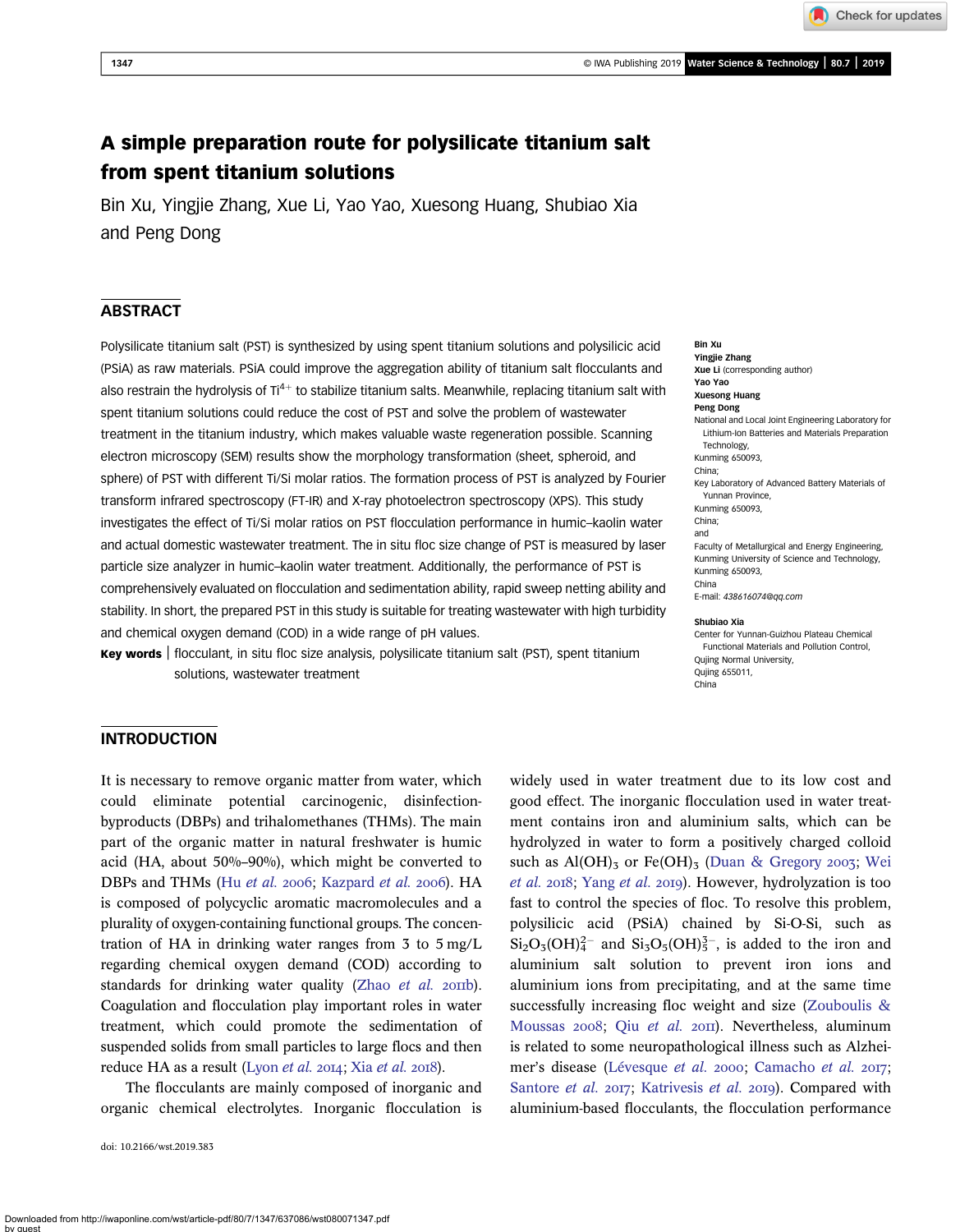of iron-based flocculants is usually environmentally friendly. Unfortunately, the iron-based flocculation treated water has a higher chromaticity, which will limit its wide application  $(Zhao et al. 2013).$  $(Zhao et al. 2013).$  $(Zhao et al. 2013).$ 

To overcome these difficulties, many researchers have paid attention to titanium-based flocculants. Titanium(IV) salts show good flocculation performance due to their high valence (Wu [et al.](#page-9-0) 2011; [Wang](#page-9-0) et al. 2019). [Upton &](#page-9-0) [Buswell \(](#page-9-0)1937) first found that  $Ti(SO<sub>4</sub>)<sub>2</sub>$  could be used as a flocculant in water treatment in 1937. Compared with  $\text{Al}_2(\text{SO}_4)_3$ , Ti $(\text{SO}_4)_2$  has better performance in removing fluoride and chromaticity color in water treatment. [Shon](#page-9-0) [et al.](#page-9-0) (2007) first reported that the coagulated sludge of titanium-based flocculants could produce  $TiO<sub>2</sub>$ , which is applied in paints, photocatalysts, electronic paper, cos-metics, and solar cells [\(Obee & Brown](#page-9-0)  $1995$ ). However, there are some certain drawbacks for titanium salts during water treatment, such as high hydrolysis rate and difficulty in storage and transportation, which are similar to iron and aluminium salts. Also, the pH value of the effluent is low after titanium salt treatment [\(Huang](#page-8-0) et al. 2016b). Hence, researchers have set out to prepare polytitanium salt flocculants to improve the stability of titanium salts. [Zhao](#page-9-0) *et al.* ( $2$ <sup>O</sup>Ha,  $2$ <sup>OHb</sup>) prepared polyaluminum chloride (PACl) to treat surface water with an effective flocculant. Furthermore, PSiA includes a large number of electronegative silica species, which could improve the aggregation ability of titanium salt flocculants and also restrain the hydrolysis of  $Ti^{4+}$  to stabilize titanium salts [\(Dietzel](#page-8-0) 2000; [Zouboulis & Moussas](#page-9-0) 2008). [Huang](#page-8-0) et al. (2014a, 2014b) have studied the flocculation performance and floc properties of polytitanium-silicate-sulfate and polysilicate titanium salt (PST) with different Si/Ti molar ratios during water treatment. However, a large amount of titanium salt is used in the above flocculants. It is well known that titanium salt is more expensive, and the increasing cost of titanium-based flocculants will limit their application in water treatment. Moreover, presently there is no study on the preparation of titanium-based flocculants with spent titanium solutions.

For the first time, we prepare PST with spent titanium solutions directly. The flocculation performance of the PST with different Ti/Si molar ratios is studied in sodium humate– kaolin synthetic water and domestic wastewater treatment. The physical and chemical properties of PST with different Ti/Si molar ratios are characterized by scanning electron microscopy (SEM), Fourier transform infrared spectroscopy (FT-IR) and X-ray photoelectron spectroscopy (XPS). The flocculation performance is investigated through turbidity removal efficiency and COD removal efficiency. Floc properties are evaluated by floc size, flocculate speed, sedimentation ability, rapid sweep netting ability and stability.

## MATERIALS AND METHODS

#### Preparation of PST

The spent titanium solutions used in this work are provided by Yunnan Titanium Industry Co., Ltd, of China, and come from the cold-rolled titanium plate pickling process, and the composition is mainly metal ions such as tetravalent titanium ions and strong acid solution. The composition of the spent titanium solutions is shown in Table 1.  $Na<sub>2</sub>SiO<sub>3</sub>·9H<sub>2</sub>O$ ,  $H<sub>2</sub>SO<sub>4</sub>$  and other chemicals in this work were all purchased from Shanghai Aladdin Biochemical Technology Co., Ltd, of China. The solution used in the experiment was prepared by deionized water. The PST was prepared at room temperature.

Preparation of PSiA: First  $Na<sub>2</sub>SiO<sub>3</sub>·9H<sub>2</sub>O$  was dissolved in deionized water. Then the  $Na<sub>2</sub>SiO<sub>3</sub>$  solution was slowly dripped into  $0.15 M H_2SO_4$  solution under magnetic stirring and aged for 4 h. Finally, the PSiA solution  $(0.12 \text{ M as SiO}_2)$ was acquired.

Preparation of PST: Three kinds of PST with different Ti/Si molar ratios of 2, 1 and 0.5 (named as PST2, PST1, and PST0.5, respectively) were prepared by mixing PSiA with different volumes of spent titanium solutions. The experimental process is shown in [Figure 1.](#page-2-0)

## Preparation of sodium humate–kaolin synthetic water and domestic wastewater

Sodium humate–kaolin synthetic water was synthesized by sodium humate (purchased from Sinopharm Group Co., Ltd, Shanghai) and kaolin; 50 mg sodium humate and 5 g

Table 1 | The composition of the spent titanium solutions

| <b>Elements</b>  |      | А<br>-     | Ca                | Fe             | Mg    |           |       | NO <sup>3</sup> |
|------------------|------|------------|-------------------|----------------|-------|-----------|-------|-----------------|
| Content $(g L-)$ | 24.3 | v. 11<br>. | ሰ ሳደ<br>∪.∠J<br>. | ıΔ<br>∪.⊥<br>. | 0.036 | 2.06<br>. | 0.001 | 195.75          |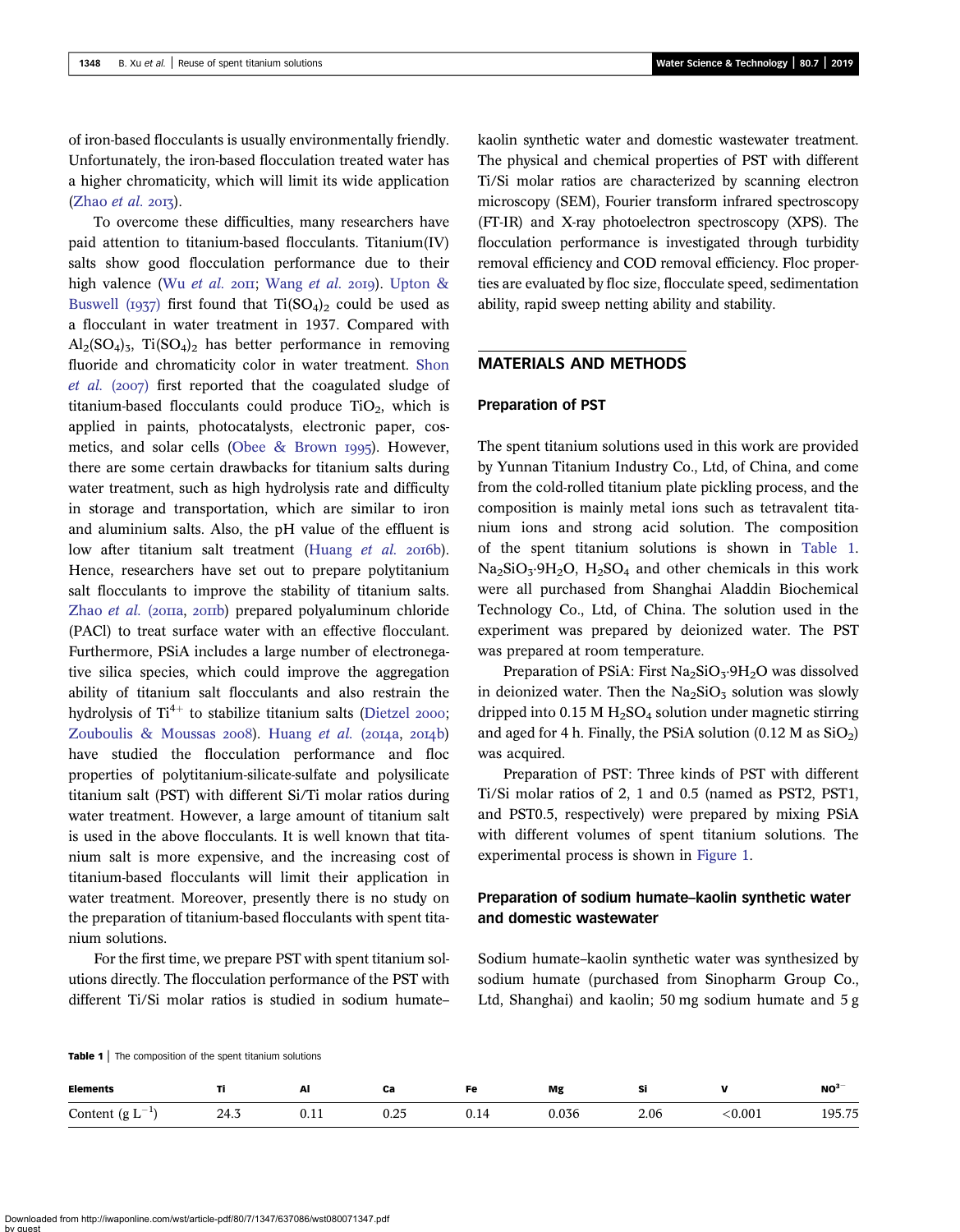<span id="page-2-0"></span>

Figure 1 | The preparation process of PST.

kaolin were dissolved into 5 L deionized water under magnetic stirring for 1 h and allowed to stand for 30 min. The sodium humate–kaolin synthetic water contained 10 mg/L sodium humate with initial turbidity of  $143 \pm$ 0.5 NTU (nephelometric turbidity unit) and was adjusted by kaolin. The d50 values of kaolin used in this experiment were 1.63–3.89 μm. The COD and pH value of the sodium humate–kaolin synthetic water were  $36.4 \pm 0.1$  mg/L and  $pH = 7.89 \pm 0.02$ , respectively.

Rural domestic wastewater was collected from the Dianchi valley. The properties of the domestic wastewater were as follows: turbidity =  $126 \pm 1$  NTU, COD =  $61.1 \pm$ 1 mg/L,  $pH = 7.13 \pm 0.02$ .

#### Flocculation experiment

The flocculation experiment was used to evaluate the flocculation performance of PST. Initially, 250 mL of sodium humate–kaolin synthetic water and domestic wastewater was transferred to a beaker, respectively. Then, the different Ti/Si molar ratio PST was added in each beaker and the pH value was controlled from 3 to 12 with stirring (first, stirred rapidly at 200 rpm for 3 min; second, stirred slowly at 40 rpm for 10 min; finally settled for 30 min). Finally, collection was from 2 cm below the solution surface for subsequent measurements. Turbidity was directly measured without any handling using a 2100P turbidimeter (Hach, USA). COD was measured by potassium permanganate titration.

## Characteristics of flocculants

The surface morphology of freeze-dried PST was observed by scanning electron microscope (TESCAN VEGA3, CZE) at an accelerating voltage of 20 kV. The PSiA and PST with different Ti/Si molar ratios were characterized by a KBr pressed disc with Fourier transform infrared spectroscopy (Thermo Scientific Nicolet iS10, USA). The chemical valence states of Ti and Si on the surface of the PST were investigated by using X-ray photoelectron spectroscopy (Thermo Fisher Scientific, K-Alpha<sup>+</sup>) with a monochromatic Al X-ray source (1,486.6 eV). The particle size distribution of kaolin was tested by Mastersizer 3000 (Malvern, UK), as shown in Figure 2 and [Table 2.](#page-3-0) The variation of floc size in situ during the treated sodium humate–kaolin synthetic water process was measured by Mastersizer 3000. We tested the particle size every 16 seconds and tested a total of 200 times with 500 rpm stirring speed. In this study, the floc size is represented by the median volumetric diameter (d50).



Figure 2 | The particle size distribution of kaolin.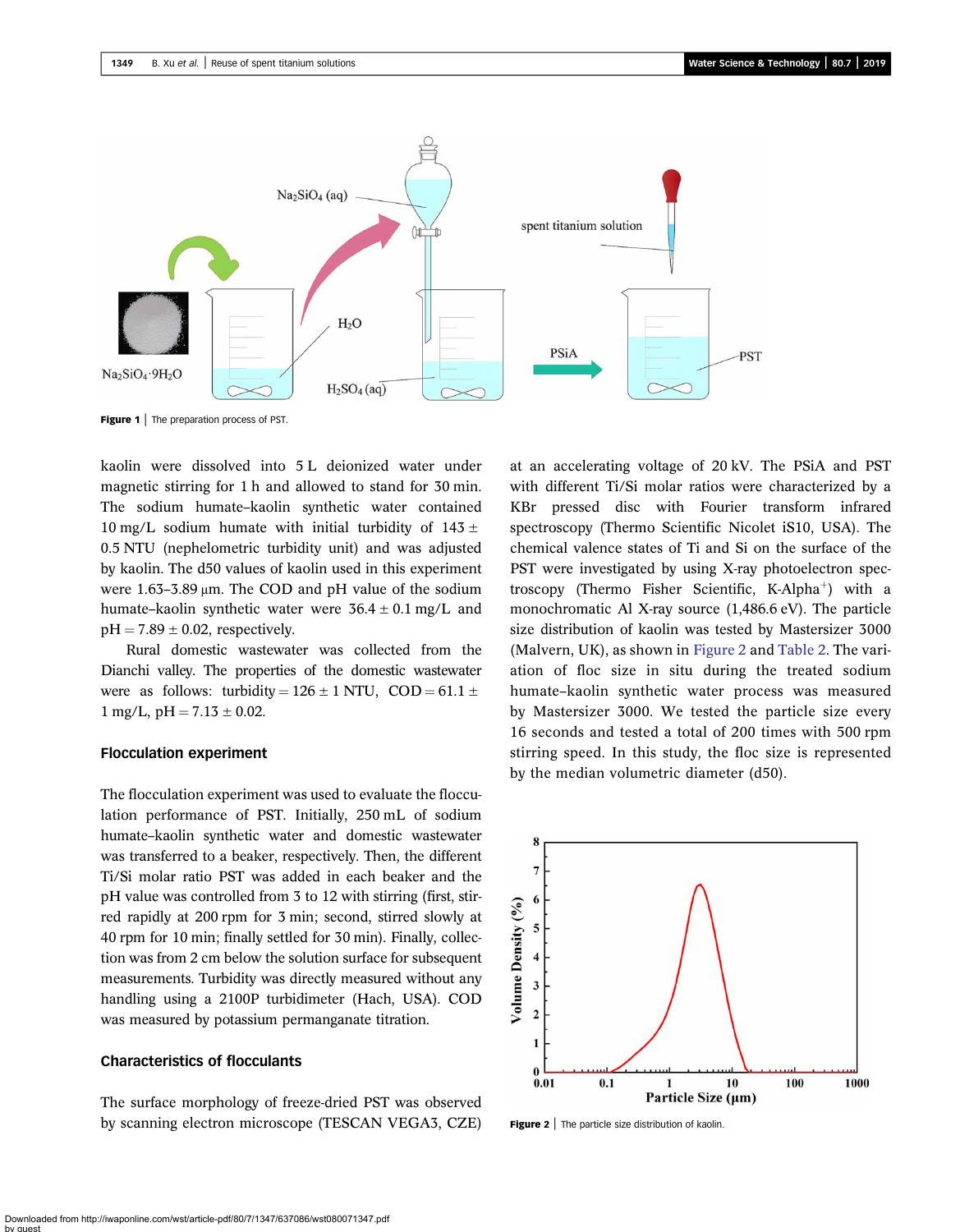<span id="page-3-0"></span>Table 2 | The particle size of kaolin

| Sample | $d10 \, (\mu m)$ | $d50 \, (\mu m)$ | $d90 \, (\mu m)$ |
|--------|------------------|------------------|------------------|
| Kaolin | 0.78             | 2.96             | 7.65             |

## RESULTS AND DISCUSSION

The morphology and surface structure of PST2, PST1, and PST0.5 were investigated by SEM as shown in Figure 3. It is clear that the Ti/Si molar ratio directly affects the overall morphology of the PST. When the Ti/Si molar ratio is 2:1, the prepared PST2 displays a rod-like structure with a width of 0.21–4.08 μm. When the Ti/Si molar ratio is 1:1, the prepared PST1 reveals a spherical shape with agglomeration and the particle diameter is about  $0.61-3.31 \,\text{\mu m}$ . Once the Ti/Si molar ratio drops to 1:2, the morphology of PST0.5 transforms into spherical secondary particles with a diameter of  $2.66-8.35 \mu m$ . In summary, the Ti/Si molar ratio determines the morphology and surface structure of PST. The PST tends to be a one-dimensional linear or two-dimensional sheet shape when the content of titanium increases. Once the content of titanium reduces, the PST will transform into a three-dimensional spherical shape with larger secondary spherical particles.



Figure 4 | FT-IR spectra of PSiA and PST with different Ti/Si molar ratios.

Figure 4 shows the FT-IR spectrum of PSiA, PST2, PST1, and PST0.5. The strong and broad peaks around 3,448  $cm^{-1}$ and  $1,635$  cm<sup>-1</sup> in the four samples can be attributed to the stretching vibration peak of -OH and the vibration of  $H_2O$ molecules on the material surface [\(Huang](#page-8-0) et al.  $20I4a$ ; Chen [et al.](#page-8-0) 2015a; Sun et al. 2017; Ajao et al. 2018). The vibrational bands at  $1,136$  cm<sup>-1</sup> with strong absorptions can be ascribed to the sulfate. The absorption peaks at



**Figure 3** SEM and size distribution images of (a) PST2, (b) PST1 and (c) PST0.5.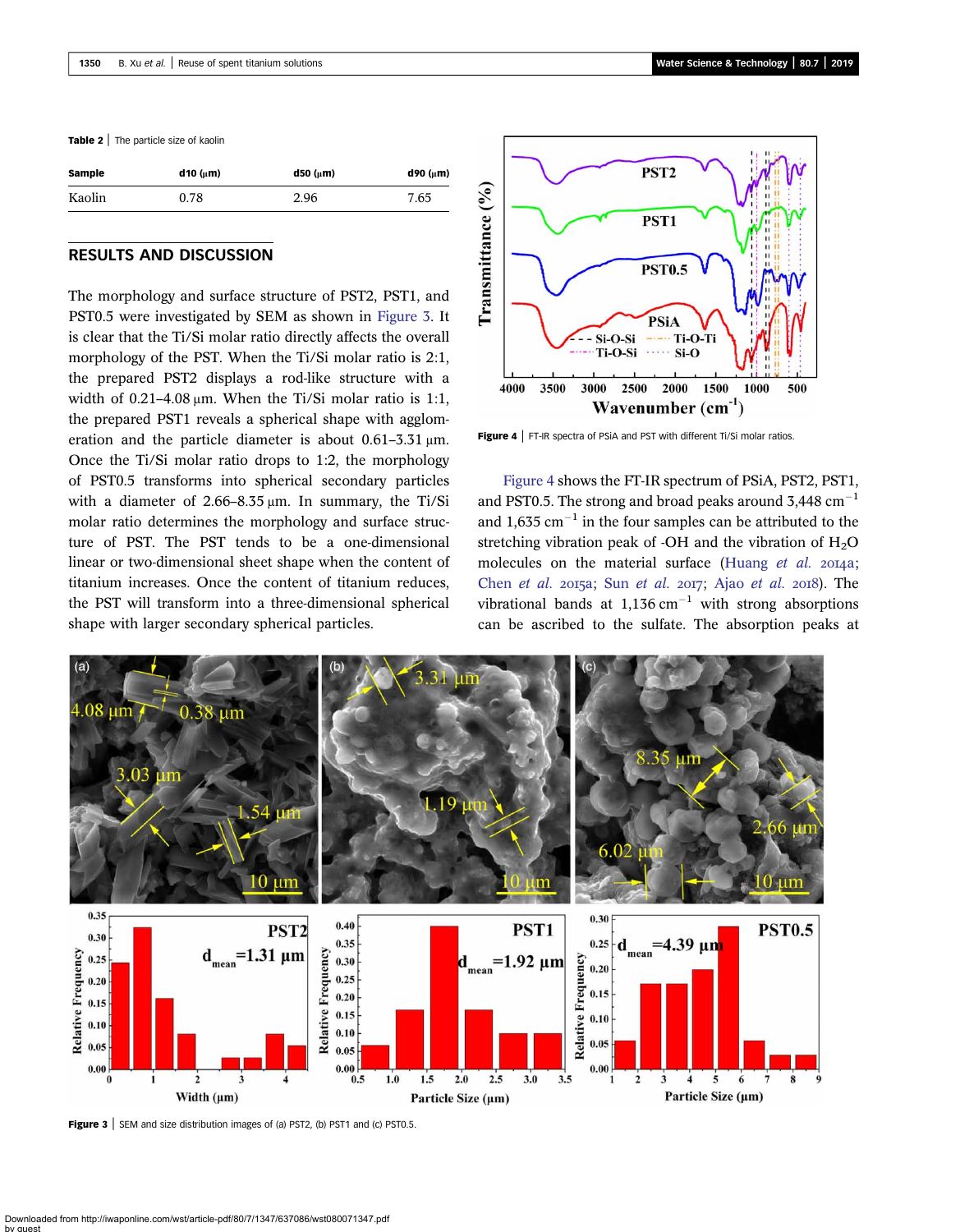<span id="page-4-0"></span>1,059, 884 and 848  $\text{cm}^{-1}$  could be caused by the asymmetric stretching vibration of Si-O-Si (Moussas  $&$  Zouboulis 2008; Xu *[et al.](#page-9-0)* 2009; Sun *et al.* 2017). The peak at 997 cm<sup>-1</sup> corresponds to the bending vibration of Ti-O-Si, while the observed absorption band at 771 and 735  $cm^{-1}$  could be assigned to the Ti-O-Ti stretching mode (Sun [et al.](#page-9-0) 2010; [Li](#page-8-0) [et al.](#page-8-0) 2013; [Chen](#page-8-0) et al. 2015b; [Huang](#page-8-0) et al. 2016a). The absorption peaks at 601 and 462  $\text{cm}^{-1}$  could owe to the Si-O outof-plane bending mode and symmetry stretching mode, respectively, which stems from hydrolysis of PSiA in general [\(Chindaprasirt](#page-8-0) [et al.](#page-9-0) 2009; Sun et al. 2017; Yan et al. 2017).

To analyze the bonding structure of the prepared flocculants, we detected the variation of the absorption peaks of the Si-O-Si and Ti-O-Si bonds. The results show that the intensities of both Si-O-Si and Ti-O-Si bonds experience a process of rising and then falling with the titanium content increasing. So, we believe that the polymerization of samples is strengthened then weakened. In addition, we could also confirm the variation of Ti-O-Ti and Si-O

absorption peaks from the FT-IR results, which indicates that the inhibition of hydrolysis is strengthened and then weakened as well. The similar pattern may be attributed to the titanium-containing waste liquid promoting the formation of Si-O-Ti bonds and inhibiting the hydrolysis of PSiA. However, when spent titanium solution increases, the above effects are weakened, and then  $Ti^{4+}$  starts to hydrolyze [\(Dietzel](#page-8-0) 2000; [Duan & Gregory](#page-8-0) 2003; [Zouboulis](#page-9-0) [& Moussas](#page-9-0) 2008; Qiu [et al.](#page-8-0) 2011; Li et al. 2013; [Chen](#page-8-0) et al. a). It is well known that the flocculant will display an excellent bridging absorption capability and sweep netting ability with a larger floc size and a higher polymerization degree [\(François](#page-8-0) 1987; Li [et al.](#page-8-0) 2013; [Huang](#page-8-0) et al. 2016a,  $20I6b$ ; [Shahadat](#page-9-0) *et al.*  $20I7$ ). Weighing the polymerization and hydrolysis, we can reach a conclusion that PST1 has the optimal polymerization and moderate hydrolysis while the polymerization of Ti and Si for PST0.5 is not sufficient.

The C, O, Ti, and Si XPS energy spectra of the prepared PST samples are shown in Figure 5. Since there is no C in



Figure 5 | XPS spectrum of (a) C1s, (b) O1s, (c) Ti2p XPS and (d) Si2p for the prepared PST (the red line represents the fitted line, the black line represents the original line, the green line represents the baseline, others are the fitting lines). Please refer to the online version of this paper to see this figure in color: [http://dx.doi.org/10.2166/wst.2019.383.](http://dx.doi.org/10.2166/wst.2019.383)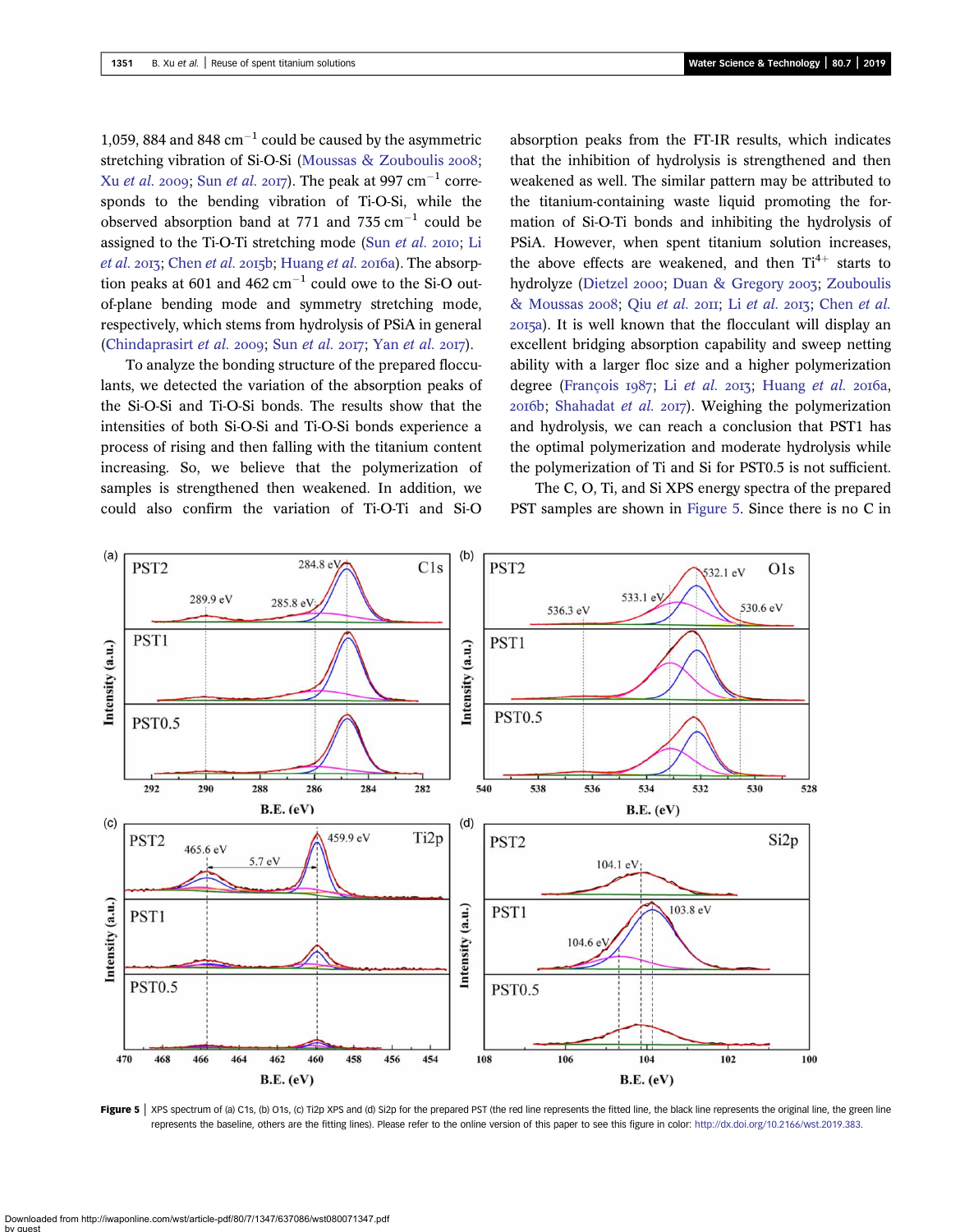<span id="page-5-0"></span>

Figure 6 | Effect of solution pH on PST flocculation performance of PST2, PST1 and PST0.5: (a) turbidity removal rate and (b) COD removal rate of sodium humate–kaolin synthetic water; (c) the turbidity removal rate and (d) COD removal rate of domestic wastewater.

Table 3 | The residual turbidity, turbidity removal rate, residual COD and COD removal rate of sodium humate-kaolin synthetic water treated by different Ti/Si molar ratio PST at pH 4-6

| n(Ti):n(Si) | pH | <b>Initial</b><br>turbidity (NTU) | Residual<br>turbidity (NTU) | <b>Turbidity removal</b><br>efficiency (%) | Initial COD (mg/L) | Residual COD (mg/L) | <b>COD removal</b><br>efficiency (%) |
|-------------|----|-----------------------------------|-----------------------------|--------------------------------------------|--------------------|---------------------|--------------------------------------|
| 2:1         | 4  | 143                               | 39                          | 72.73                                      | 36.40              | 9.1                 | 75.00                                |
|             | 5  | 143                               | 4                           | 97.20                                      | 36.40              | 6.5                 | 82.14                                |
|             | 6  | 143                               | 9                           | 93.71                                      | 36.40              | 7.8                 | 78.57                                |
| 1:1         | 4  | 143                               | 51                          | 64.34                                      | 36.40              | 6.5                 | 82.14                                |
|             | 5  | 143                               | 5                           | 96.50                                      | 36.40              | 9.1                 | 75.00                                |
|             | 6  | 143                               | 15                          | 89.51                                      | 36.40              | 3.9                 | 89.29                                |
| 1:2         | 4  | 143                               | 68                          | 52.45                                      | 36.40              | 7.8                 | 78.57                                |
|             | 5  | 143                               | 17                          | 88.11                                      | 36.40              | 10.4                | 71.43                                |
|             | 6  | 143                               | 8                           | 94.41                                      | 36.40              | 7.8                 | 78.57                                |

The best performance data are marked in bold.

Table 4 | The residual turbidity, turbidity removal rate, residual COD and COD removal rate of domestic wastewater treated by PST at pH 4-6

| n(Ti):n(Si) | pH | <b>Initial turbidity</b><br>(NTU) | Residual<br>turbidity (NTU) | <b>Turbidity removal</b><br>efficiency (%) | Initial COD (mg/L) | Residual COD (mg/L) | <b>COD removal</b><br>efficiency (%) |
|-------------|----|-----------------------------------|-----------------------------|--------------------------------------------|--------------------|---------------------|--------------------------------------|
| 2:1         | 4  | 126.00                            | 27                          | 78.57                                      | 61.1               | 31.2                | 48.94                                |
|             | 5  | 126.00                            | 16                          | 87.30                                      | 61.1               | 27.3                | 55.32                                |
|             | 6  | 126.00                            | 32                          | 74.60                                      | 61.1               | 23.4                | 61.70                                |
| 1:1         | 4  | 126.00                            | 37                          | 70.63                                      | 61.1               | 28.6                | 53.19                                |
|             | 5  | 126.00                            | 14                          | 88.89                                      | 61.1               | 28.6                | 53.19                                |
|             | 6  | 126.00                            | 101                         | 19.84                                      | 61.1               | 23.4                | 61.70                                |
| 1:2         | 4  | 126.00                            | 36                          | 71.43                                      | 61.1               | 29.9                | 51.06                                |
|             | 5  | 126.00                            | 15                          | 88.10                                      | 61.1               | 28.6                | 53.19                                |
|             | 6  | 126.00                            | 25                          | 80.16                                      | 61.1               | 26.0                | 57.45                                |

The best performance data are marked in bold.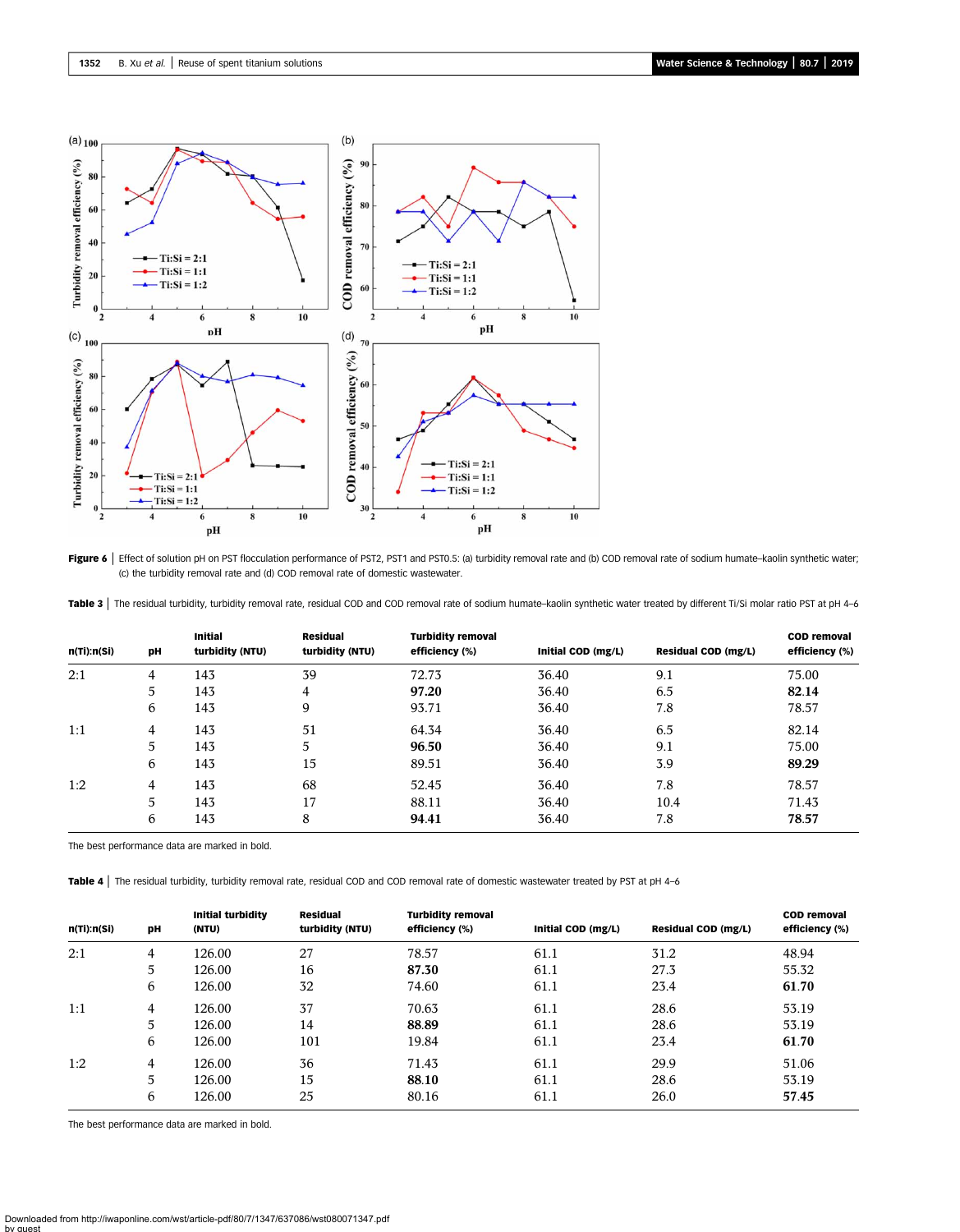<span id="page-6-0"></span>

Figure 7 | Floc size change charts of PST.

the PST sample, contaminated  $C$  (CH<sub>x</sub>) is added as a spectral alignment on the binding energy (BE) scale (284.8 eV). The C components at ∼285.8 eV and ∼289.9 eV of [Figure 5\(a\)](#page-4-0) could be assigned to epoxy and carboxyl bonds, respectively [\(Chinh](#page-8-0) et al. 2018). The binding energy for the O1s peak of different Ti/Si molar ratio PST samples is mainly 532.1 eV and 533.1 eV as shown in [Figure 5\(b\),](#page-4-0) which matches well with the state of O in  $\rm TiO_2$  and  $\rm SiO_2$  or water/ $\rm OH^-$  ([Mohai](#page-9-0) *et al.* 1990; [Green](#page-8-0) *[et al.](#page-8-0)* 1997). As plotted in [Figure 5\(c\),](#page-4-0) the binding energy for the Ti2p<sub>3/2</sub> and Ti2p<sub>1/2</sub> peak of PST with different Ti/Si molar ratio samples is almost 459.9 eV and 465.6 eV, which could be contributing to the oxidation state of  $Ti(IV)$  in  $TiO<sub>2</sub>$ , suggesting that titanium in PST is almost in a Ti(IV) state [\(van Hassel & Burggraaf](#page-9-0) 1991; [Green](#page-8-0) et al. 1997; [Kurtz & Henrich](#page-8-0) 1998; [Hashimoto &](#page-8-0) [Tanaka](#page-8-0) 2002; [Oktay](#page-9-0) et al. 2015; [Chinh](#page-8-0) et al. 2018). However, it is a problem that the binding energy of Ti2p is higher than in the published literature, which indicates that there is a higher valence state of Ti  $(TiO<sub>x</sub>)$  in PST [\(Naitabdi](#page-9-0) [et al.](#page-8-0) 2016; Guo et al. 2017; [Köymen](#page-8-0) et al. ). In addition, the binding energy intensity of Ti2p XPS increases with Ti/Si molar ratio increasing, which could also indicate the Ti content rising in the PST. As shown in [Figure 5\(d\)](#page-4-0), the binding energy for the Si2p peak of PST2, PST1 and PST0.5 is 104.1 eV, 104.1 eV and 103.8 eV, respectively, which matches well with the oxidation state of  $Si(IV)$  in  $SiO<sub>2</sub>$  [\(Oswald](#page-9-0) 2010; [Philippe](#page-9-0) [et al.](#page-9-0) 2012; Nie et al. 2013; [Dasog](#page-8-0) et al. 2014).

Figure  $6(a)$  and  $6(b)$  and [Table 3](#page-5-0) show the turbidity and COD removal rate of sodium humate–kaolin synthetic water by PST treatment. With the increase of pH value, the PST turbidity removal efficiency first increases and then decreases. The best applicable treatment pH range for the prepared PST is from 5 to 6, and the turbidity removal efficiency and the COD removal efficiency can be as high as 94% and 78%, respectively. In comparison, PST0.5 has more stable turbidity and COD removal efficiency over a wider range of pH. With the titanium content rising, the turbidity removal efficiency is more efficient: when the Ti/Si molar ratio is 2:1 (the pH value is 5), the turbidity removal rate can be up to 97.2%. In addition, when the Ti/Si molar ratio is 1:1, the COD removal effect is the highest, which can be up to 89.29%. Figure  $6(c)$  and [6\(d\)](#page-5-0) and [Table 4](#page-5-0) show the turbidity and COD removal rate of domestic wastewater treated by PST. The optimum pH values for high turbidity removal effect and COD removal effect are 5 and 6, respectively. PST1 has a smaller application range of pH for treating domestic wastewater, while PST0.5 has a wider application range of pH. In addition, PST0.5 is more stable in removing COD at different pH values. In summary, PST1 has the best turbidity removal effect, which is as high as 88.89%. And the COD removal effect is also excellent; the COD removal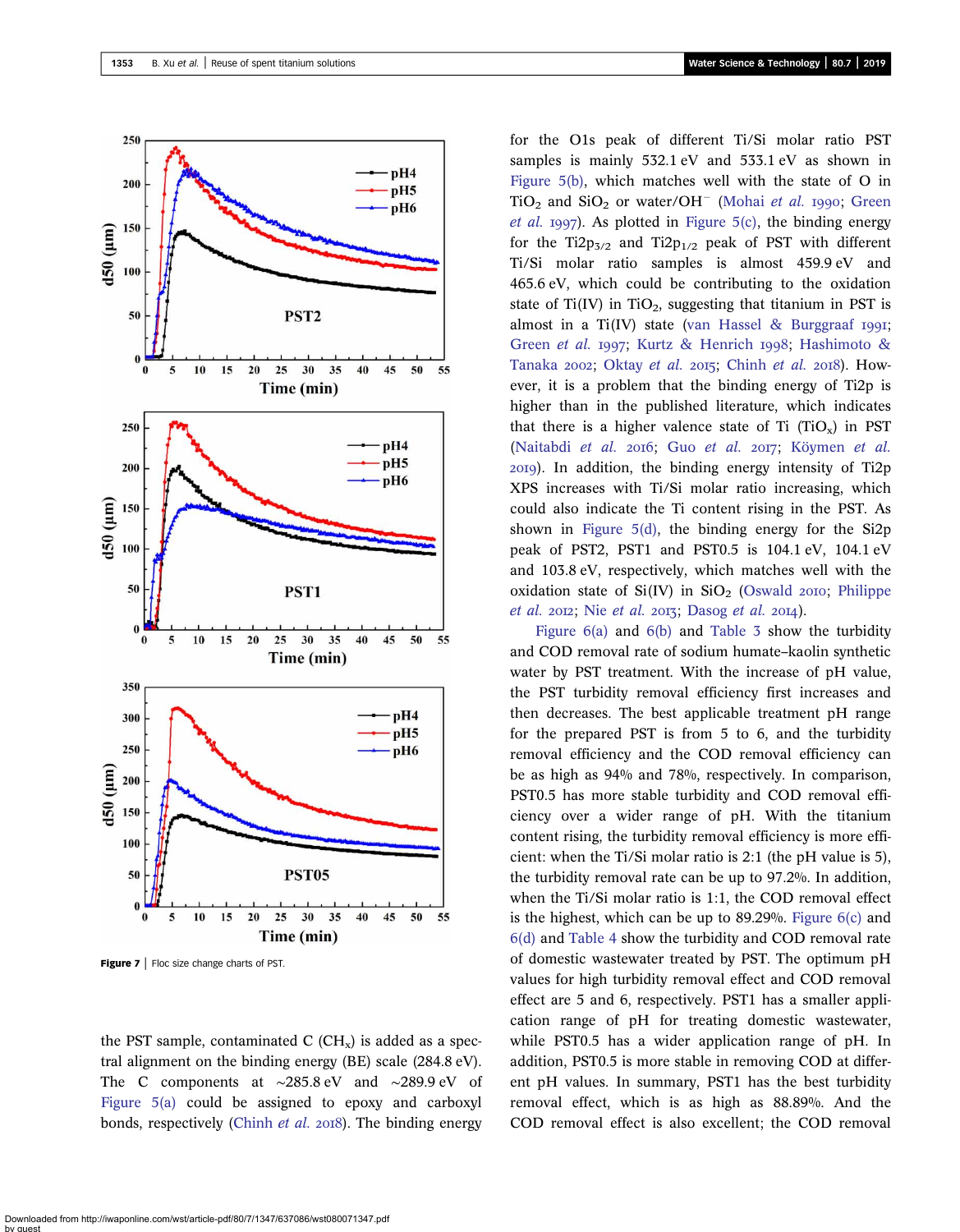rate can be as high as 61.70%.

$$
\Delta d_1 = d_{\text{max}} - d_0 \tag{1}
$$

$$
\Delta d_2 = d_{\Delta t2} - d_{\text{max}} \tag{2}
$$

$$
k_1 = \Delta d_1 / \Delta t_1 \tag{3}
$$

$$
k_2 = \Delta d_2 / \Delta t_2 \tag{4}
$$

In situ particle size (d50) change of flocs is shown in [Figure 7,](#page-6-0) and it is obvious that the flocculant particle size first increases rapidly then decreases, and finally becomes stable during the test process. In general, the in situ particle size detection of flocs shows the following rules in water treatment: first, the particle size of flocs increases rapidly to the maximum particle size  $(d_{\text{max}})$ , which can be attributed to the aggregation of flocculant particles; second, the particle size of flocs gradually decreases and tends to a constant value over time, which is related to the stirring [\(Jarvis](#page-8-0) *et al.*)  $2005$ ; [Zhao](#page-9-0) et al.  $20IIa$ ,  $20IIb$ ; [Huang](#page-8-0) et al.  $20I4a$ ;  $20I4b$ ; [Vaji](#page-9-0)hinejad  $&$  Soares 2018). In order to evaluate the performance of flocculants more efficiently and quickly in our experiment, we believe that excellent flocculation and sedimentation ability will be obtained with the higher max floc size  $(d_{\text{max}})$ . A short time  $(\Delta t_1)$  for getting the max obtained floc size and a fast floc size increasing rate  $(k_1)$  are both beneficial for rapidly bridging absorption and sweep netting of suspended particulates. At the same time, smaller variation  $(k_2)$  of floc size indicates excellent stability of flocculant during treatment of contaminants. According to the results from [Figure 7](#page-6-0) and Table 5, we can reach a conclusion that PST1 has a higher  $d_{\text{max}}$ ,  $k_1$  and lower  $k_2$ , which indicates PST1 will have excellent flocculation and sedimentation ability, rapid physical entrapment/adsorption ability and high stability. This conclusion is in good agreement with the actual flocculation effect evaluation as above.

## **CONCLUSIONS**

PST with different Ti/Si molar ratios (2, 1 and 0.5) was prepared with spent titanium solutions. The preparation of PST described in this article could not only solve the problem of how to treat spent titanium solutions but also reuse the valuable resources. The morphology and surface structure of different Ti/Si molar ratio PST are influenced by the content of titanium. With the decrease of titanium content, the morphology of the PST changes from a rod-like shape and finally transforms into a sphere-like shape, while spherical particles are larger when the titanium content is low. In addition, FT-IR results show that the polymerization of Si-O-Si and Si-O-Ti for PST is first strengthened and then weakened with the decrease of titanium content, and the hydrolysis of PSiA could be effectively inhibited. The change of C, O, Ti, and Si XPS energy spectra of the PST samples are basically similar, therein, the valence states of Ti and Si were IV. The performance of the flocculant is evaluated by in situ laser particle size analyzer. The related result indicated PST1 has excellent flocculation and sedimentation ability, rapid physical entrapment/adsorption ability and high stability. Moreover, PST1 also shows the best flocculation performance in sodium humate–kaolin synthetic water and domestic wastewater treatment (turbidity removal efficiency

| n(Ti):n(Si) | <b>Flocculation and sedimentation ability</b> |                  |                    |                             | Rapid sweep netting ability |                |                    | <b>Stability</b>      |                         |         |
|-------------|-----------------------------------------------|------------------|--------------------|-----------------------------|-----------------------------|----------------|--------------------|-----------------------|-------------------------|---------|
|             | pH                                            | $d_0$ ( $\mu$ m) | $\Delta t_1$ (min) | $d_{\text{max}}$ ( $\mu$ m) | $\Delta d_1$ ( $\mu$ m)     | $\mathbf{k}_1$ | $\Delta t_2$ (min) | $d_{\text{A}t2}$ (µm) | $\Delta d_2$ ( $\mu$ m) | $k_{2}$ |
| 2:1         | 4                                             | 3.15             | 4.55               | 147                         | 143.85                      | 31.62          | 45.95              | 76.6                  | 70.4                    | 1.53    |
|             | 5                                             | 2.96             | 4.32               | 242                         | 239.04                      | 55.38          | 47.75              | 103                   | 139                     | 2.91    |
|             | 6                                             | 2.74             | 7.07               | 218                         | 215.26                      | 30.46          | 45.40              | 111                   | 107                     | 2.36    |
| 1:1         | 4                                             | 3.89             | 4.27               | 202                         | 198.11                      | 46.43          | 47.00              | 93.9                  | 108.1                   | 2.30    |
|             | 5                                             | 2.29             | 3.50               | 257                         | 254.71                      | 72.77          | 47.93              | 112                   | 145                     | 3.03    |
|             | 6                                             | 3.01             | 7.53               | 155                         | 151.99                      | 20.18          | 44.55              | 103                   | 52                      | 1.17    |
| 1:2         | 4                                             | 2.27             | 4.83               | 146                         | 143.73                      | 29.74          | 46.97              | 80                    | 66                      | 1.41    |
|             | 5                                             | 1.75             | 4.57               | 316.5                       | 314.75                      | 68.92          | 47.42              | 123                   | 193.5                   | 4.08    |
|             | 6                                             | 1.63             | 3.72               | 202                         | 200.37                      | 53.91          | 49.25              | 92.8                  | 109.2                   | 2.22    |

The best performance data are marked in bold.

 $d_0$  --- Initial particle size of sodium humate-kaolin synthetic water ( $\mu$ m).

 $d_{\text{max}}$  —— Maximum floc size ( $\mu$ m).

 $\Delta t_1$  —— The time when the floc size reaches the maximum (min).

 $d_{\Delta t2}$  —— The floc size after  $\Delta t_2$  from  $d_{\text{max}}$  (μm).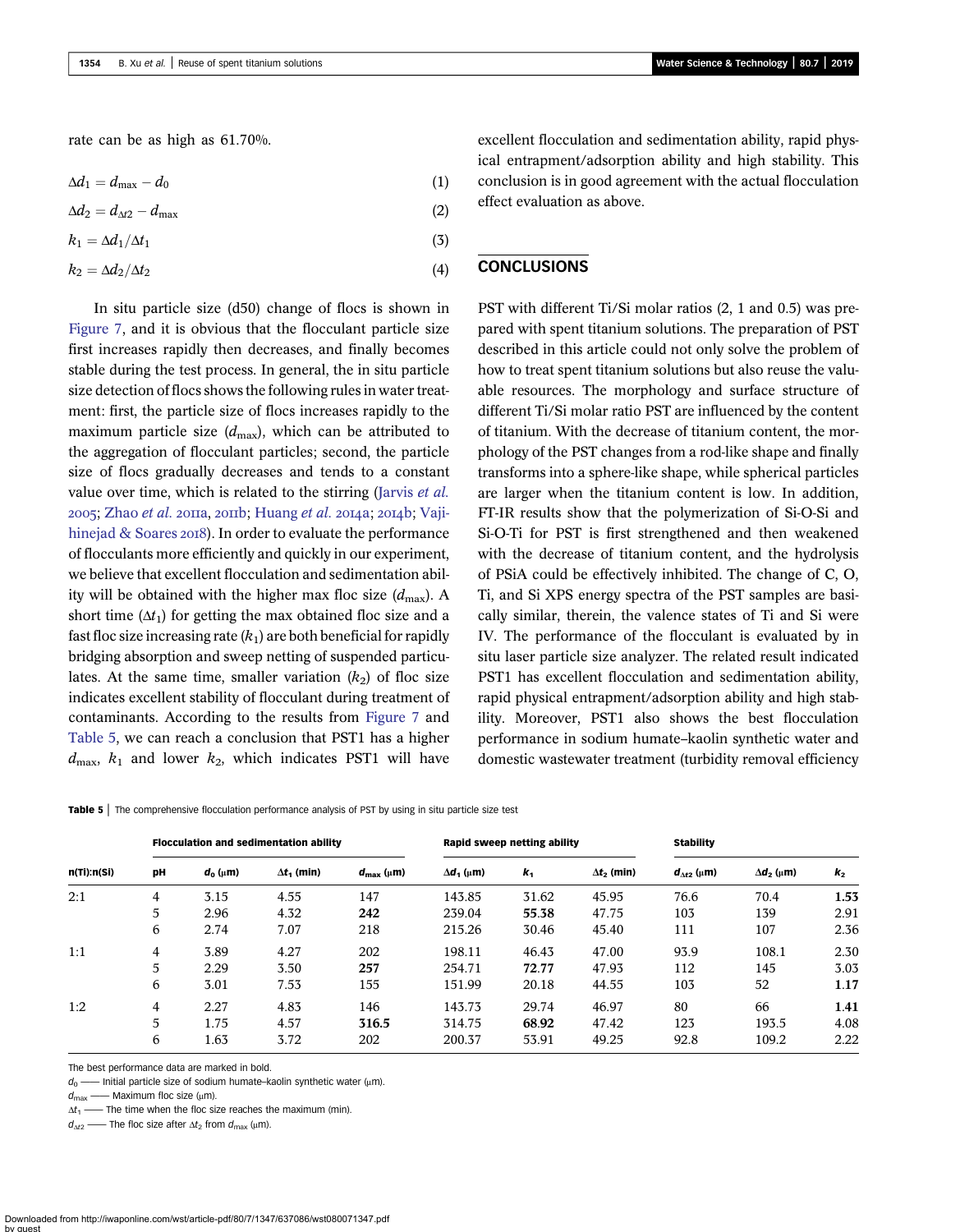<span id="page-8-0"></span>was 96.5% and 89.29%, respectively), and high COD removal efficiency (COD removal efficiency was 89.29% and 61.70%, respectively). The excellent performance of PST1 could be attributed to the special structure, which has a large number of stable Si-O-Ti bonds.

## ACKNOWLEDGEMENTS

We gratefully acknowledge the National Natural Science Foundation of China (No. 51604132 and 21965017), the Yunnan Provincial Science and Technology Major Project (No. 2018ZE002), and the Provincial Natural Science Foundation of Yunnan (No. 2017FB085 and 2018FB087).

## **REFERENCES**

- Ajao, V., Bruning, H., Rijnaarts, H. & Temmink, H. 2018 [Natural](http://dx.doi.org/10.1016/j.cej.2018.05.123) [flocculants from fresh and saline wastewater: comparative](http://dx.doi.org/10.1016/j.cej.2018.05.123) [properties and flocculation performances](http://dx.doi.org/10.1016/j.cej.2018.05.123). Chemical Engineering Journal 349, 622–632.
- Camacho, F. P., Sousa, V. S., Bergamasco, R. & Teixeira, M. R. The use of *Moringa oleifera* [as a natural coagulant in surface](http://dx.doi.org/10.1016/j.cej.2016.12.031) [water treatment.](http://dx.doi.org/10.1016/j.cej.2016.12.031) Chemical Engineering Journal 313, 226–237.
- Chen, W., Zheng, H., Teng, H., Wang, Y., Zhang, Y., Zhao, C. & Liao, Y. 2015a [Enhanced coagulation](http://dx.doi.org/10.1371/journal.pone.0137116)-flocculation performance of iron-based coagulants: effects of  $PO_4^{3-}$  $PO_4^{3-}$  $PO_4^{3-}$  [and](http://dx.doi.org/10.1371/journal.pone.0137116)  $SIO<sub>3</sub><sup>2-</sup>$  $SIO<sub>3</sub><sup>2-</sup>$  $SIO<sub>3</sub><sup>2-</sup>$  [modifiers.](http://dx.doi.org/10.1371/journal.pone.0137116) *PLoS One* **10** (9), e0137116.
- Chen, W., Zheng, H., Zhai, J., Wang, Y., Xue, W., Tang, X., Zhang, Z. & Sun, Y. 2015b [Characterization and coagulation](http://dx.doi.org/10.1080/19443994.2014.958109)– [flocculation performance of a composite coagulant: poly](http://dx.doi.org/10.1080/19443994.2014.958109)[ferric-aluminum-silicate-sulfate](http://dx.doi.org/10.1080/19443994.2014.958109). Desalination & Water Treatment 56 (7), 1776–1786.
- Chindaprasirt, P., Jaturapitakkul, C., Chalee, W. & Rattanasak, U. 2009 [Comparative study on the characteristics of fly ash and](http://dx.doi.org/10.1016/j.wasman.2008.06.023) [bottom ash geopolymers.](http://dx.doi.org/10.1016/j.wasman.2008.06.023) Waste Management 29 (2), 539–543.
- Chinh, V. D., Broggi, A., Di Palma, L., Scarsella, M., Speranza, G., Vilardi, G. & Thang, P. N. 2018 [XPS](http://dx.doi.org/10.1007/s11664-017-6036-1) [spectra](http://dx.doi.org/10.1007/s11664-017-6036-1) [analysis](http://dx.doi.org/10.1007/s11664-017-6036-1) [of](http://dx.doi.org/10.1007/s11664-017-6036-1)  $Ti^{2+}$ [,](http://dx.doi.org/10.1007/s11664-017-6036-1)  $Ti<sup>3+</sup>$  [ions and dye photodegradation evaluation of titania](http://dx.doi.org/10.1007/s11664-017-6036-1)– [silica mixed oxide nanoparticles.](http://dx.doi.org/10.1007/s11664-017-6036-1) Journal of Electronic Materials 47 (4), 2215–2224.
- Dasog, M., de los Reyes, G. B., Titova, L. V., Hegmann, F. A. & Veinot, J. G. C. 2014 [Size vs surface: tuning the photoluminescence of](http://dx.doi.org/10.1021/nn504109a) [freestanding silicon nanocrystals across the visible spectrum via](http://dx.doi.org/10.1021/nn504109a) [surface groups.](http://dx.doi.org/10.1021/nn504109a) ACS Nano 8 (9), 9636–9648.
- Dietzel, M. 2000 [Dissolution of silicates and the stability of polysilicic](http://dx.doi.org/10.1016/S0016-7037(00)00426-9) [acid](http://dx.doi.org/10.1016/S0016-7037(00)00426-9). Geochimica et Cosmochimica Acta 64 (19), 3275–3281.
- Duan, J. & Gregory, J. 2003 [Coagulation by hydrolysing metal salts](http://dx.doi.org/10.1016/S0001-8686(02)00067-2). Advances in Colloid & Interface Science 100–102, 475–502.
- François, R. J. 1987 [Strength of aluminium hydroxide flocs.](http://dx.doi.org/10.1016/0043-1354(87)90023-6) Water Research 21 (9), 1023–1030.
- Green, S. M., Grant, D. M. & Wood, J. V. 1997 [XPS](http://dx.doi.org/10.1016/S0921-5093(96)10563-3) [characterisation of surface modified Ni-Ti shape memory](http://dx.doi.org/10.1016/S0921-5093(96)10563-3) [alloy](http://dx.doi.org/10.1016/S0921-5093(96)10563-3). Materials Science & Engineering  $A$  224 (1-2), 21-26.
- Guo, Y., Zhang, S., Zhu, J., Su, L., Xie, X. & Li, Z. 2017 [Effects of](http://dx.doi.org/10.1016/j.apsusc.2017.04.205) [Pt on physicochemical properties over Pd based catalysts for](http://dx.doi.org/10.1016/j.apsusc.2017.04.205) [methanol total oxidation](http://dx.doi.org/10.1016/j.apsusc.2017.04.205). Applied Surface Science 416, 358–364.
- Hashimoto, S. & Tanaka, A. 2002 [Alteration of Ti 2p XPS spectrum](http://dx.doi.org/10.1002/sia.1296) [for titanium oxide by low-energy Ar ion bombardment](http://dx.doi.org/10.1002/sia.1296). Surface and Interface Analysis 34 (1), 262–265.
- Hu, C., Liu, H., Qu, J., Wang, D. & Ru, J. 2006 [Coagulation](http://dx.doi.org/10.1021/es051423+) [behavior of aluminum salts in eutrophic water: significance](http://dx.doi.org/10.1021/es051423+) of  $Al_{13}$  [species and pH control.](http://dx.doi.org/10.1021/es051423+) Environmental Science & Technology 40 (1), 325–331.
- Huang, X., Gao, B., Wang, Y., Yue, Q., Li, Q. & Zhang, Y. 2014a [Coagulation performance and flocs properties of a new](http://dx.doi.org/10.1016/j.cej.2014.02.018) [composite coagulant: polytitanium](http://dx.doi.org/10.1016/j.cej.2014.02.018)–silicate–sulfate. Chemical Engineering Journal 245, 173–179.
- Huang, X., Gao, B., Yue, Q., Wang, Y. & Li, Q. 2014b [Effect of Si/](http://dx.doi.org/10.1016/j.desal.2014.08.021) [Ti molar ratio on enhanced coagulation performance, floc](http://dx.doi.org/10.1016/j.desal.2014.08.021) [properties and sludge reuse of a novel hybrid coagulant:](http://dx.doi.org/10.1016/j.desal.2014.08.021) [polysilicate titanium sulfate](http://dx.doi.org/10.1016/j.desal.2014.08.021). Desalination 352, 150–157.
- Huang, X., Gao, B., Yue, Q., Wang, Y. & Li, Q. 2016a [Characterization and application of a novel inorganic](http://dx.doi.org/10.1039/C6RA01333C) [polymer coagulant: polytitanium-silicate-chloride.](http://dx.doi.org/10.1039/C6RA01333C) RSC Advances 6 (30), 24898–24905.
- Huang, X., Gao, B., Sun, Y., Yue, Q., Wang, Y. & Li, Q. b [Effects of solution pH and synthetic method on](http://dx.doi.org/10.1016/j.jhazmat.2016.03.021) [destabilization process of polytitanium-silicate-chloride](http://dx.doi.org/10.1016/j.jhazmat.2016.03.021). Journal of Hazardous Materials 311, 230–236.
- Jarvis, P., Jefferson, B. & Parsons, S. A. 2005 [Breakage, regrowth,](http://dx.doi.org/10.1021/es048854x) [and fractal nature of natural organic matter flocs](http://dx.doi.org/10.1021/es048854x). Environmental Science & Technology 39 (7), 2307–2314.
- Katrivesis, F. K., Karela, A. D., Papadakis, V. G. & Paraskeva, C. A. zorg Revisiting of coagulation–[flocculation processes in the](http://dx.doi.org/10.1016/j.jwpe.2018.12.007) [production of potable water](http://dx.doi.org/10.1016/j.jwpe.2018.12.007). Journal of Water Process Engineering 27, 193–204.
- Kazpard, V., Lartiges, B. S., Frochot, C., d'Espinose de la Caillerie, J. B., Viriot, M. L., Portal, J. M., Görner, T. & Bersillon, J. L. [Fate of coagulant species and conformational effects](http://dx.doi.org/10.1016/j.watres.2006.03.014) [during the aggregation of a model of a humic substance with](http://dx.doi.org/10.1016/j.watres.2006.03.014)  $Al<sub>13</sub>$  [polycations.](http://dx.doi.org/10.1016/j.watres.2006.03.014) Water Research 40 (10), 1965–1974.
- Köymen, I., Göktürk, P. A., Kocabaş, C. & Süzer, S. 2019 [Chemically addressed switching measurements in graphene](http://dx.doi.org/10.1039/C8FD00129D) [electrode memristive devices using](http://dx.doi.org/10.1039/C8FD00129D) in situ XPS. Faraday Discussions 213, 231–244.
- Kurtz, R. L. & Henrich, V. E. 1998 [Comparison of Ti 2](http://dx.doi.org/10.1116/1.1247874)p core-level peaks from  $TiO<sub>2</sub>$ ,  $Ti<sub>2</sub>O<sub>3</sub>$ , and Ti metal, by XPS. Surface Science Spectra 5 (3), 179–181.
- Lévesque, L., Mizzen, C. A., McLachlan, D. R. & Fraser, P. E. [Ligand specific effects on aluminum incorporation and](http://dx.doi.org/10.1016/S0006-8993(00)02637-8) [toxicity in neurons and astrocytes](http://dx.doi.org/10.1016/S0006-8993(00)02637-8). Brain Research 877 (2), 191–202.
- Li, R., He, C. & He, Y. 2013 [Preparation and characterization of poly](http://dx.doi.org/10.1016/j.cej.2013.03.010)[silicic-cation coagulants by synchronous-polymerization and co](http://dx.doi.org/10.1016/j.cej.2013.03.010)[polymerization](http://dx.doi.org/10.1016/j.cej.2013.03.010). Chemical Engineering Journal 223, 869–874.
- Lyon, B. A., Cory, R. M. & Weinberg, H. S. 2014 [Changes in dissolved](http://dx.doi.org/10.1016/j.jhazmat.2013.10.065) [organic matter fluorescence and disinfection byproduct](http://dx.doi.org/10.1016/j.jhazmat.2013.10.065) [formation from UV and subsequent chlorination/](http://dx.doi.org/10.1016/j.jhazmat.2013.10.065) [chloramination](http://dx.doi.org/10.1016/j.jhazmat.2013.10.065). Journal of Hazardous Materials 264, 411–419.